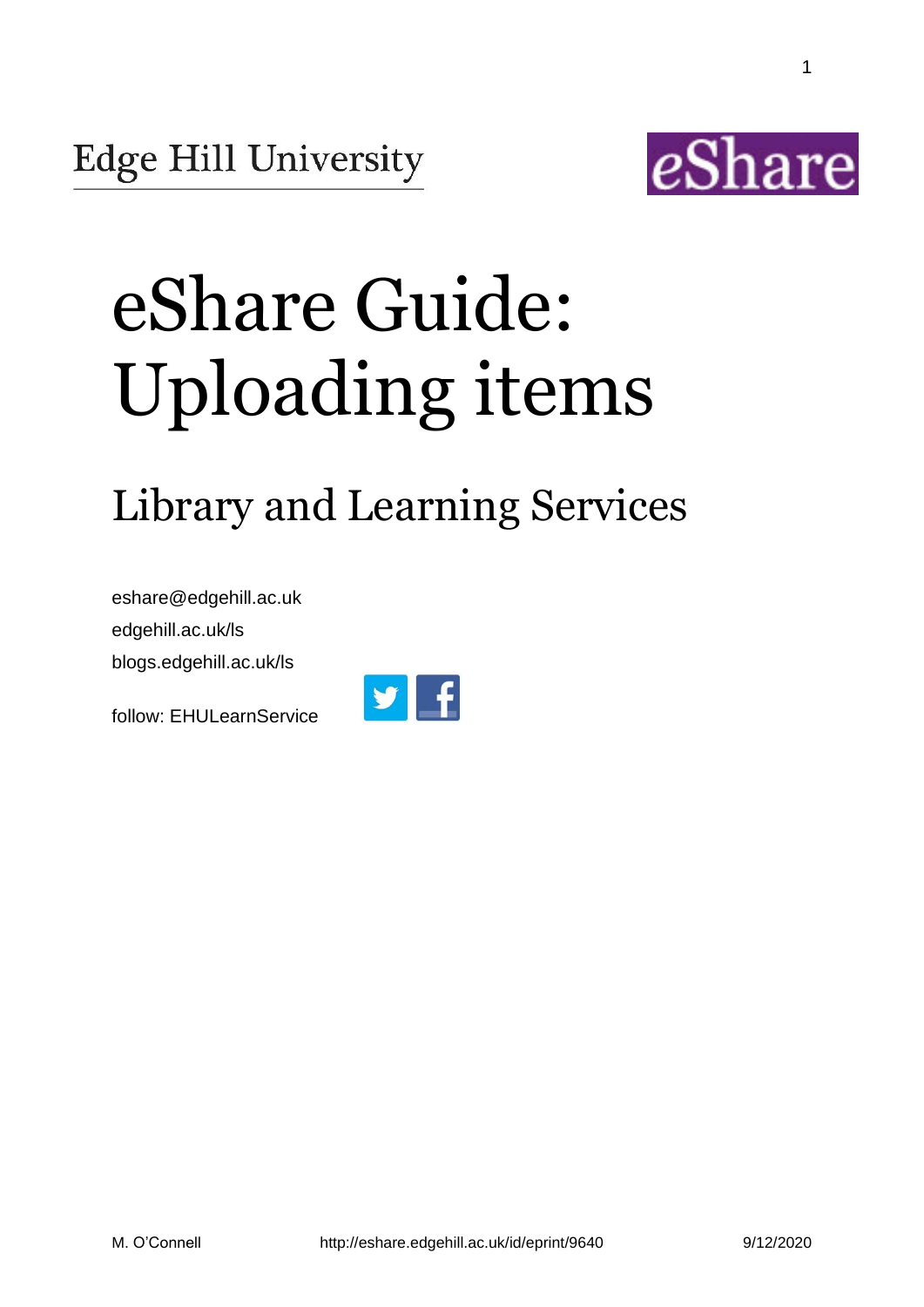

## **Find eShare**

You can find eShare at **[www.eshare.edgehill.ac.uk](http://www.eshare.edgehill.ac.uk/)**

## **Preparing your items**

Adding material is very straightforward.

- Save documents as a PDF before uploading to eShare (users of devices that do not run on Windows, such as iPads, for example, cannot open documents saved in Microsoft packages, but *can* open PDFs).
- Please ensure that items conform to [The Public Sector Bodies](http://www.legislation.gov.uk/uksi/2018/952/made) Accessibility Regulations 2018. You need to take a few simple steps to create accessible documents. For guidance please see the Learning Services Wiki pages on [Creating Accessible Content.](https://go.edgehill.ac.uk/display/ls/Documents)
- $\bullet$  Have the material you want to add in a place where you can easily access it  $$ on your desktop, on a flash drive or in your usual server space.
- You can read the 'Terms and Conditions' for use of eShare accessible from the foot of the eShare homepage.

## **eShare Login**

**Login** to eShare with your University username and password.

|             | <b>Edge Hill University</b> |              |             |        | 'hare                  |
|-------------|-----------------------------|--------------|-------------|--------|------------------------|
| <b>Home</b> | <b>Browse</b>               | <b>About</b> | <b>Help</b> | Search | <b>Advanced search</b> |
| Login       | Link to eShare login box    |              |             |        |                        |

## Click on 'My Resources' to add an item

| <b>Edge Hill University</b> | <b>Share</b>        |                  |                       |        |        |                        |
|-----------------------------|---------------------|------------------|-----------------------|--------|--------|------------------------|
| <b>Home</b>                 | <b>Browse</b>       | <b>About</b>     | <b>Help</b>           |        | Search | <b>Advanced search</b> |
| <b>Profile</b>              | <b>My Resources</b> | <b>Bookmarks</b> | <b>Saved searches</b> | Logout |        |                        |
|                             |                     |                  |                       |        |        |                        |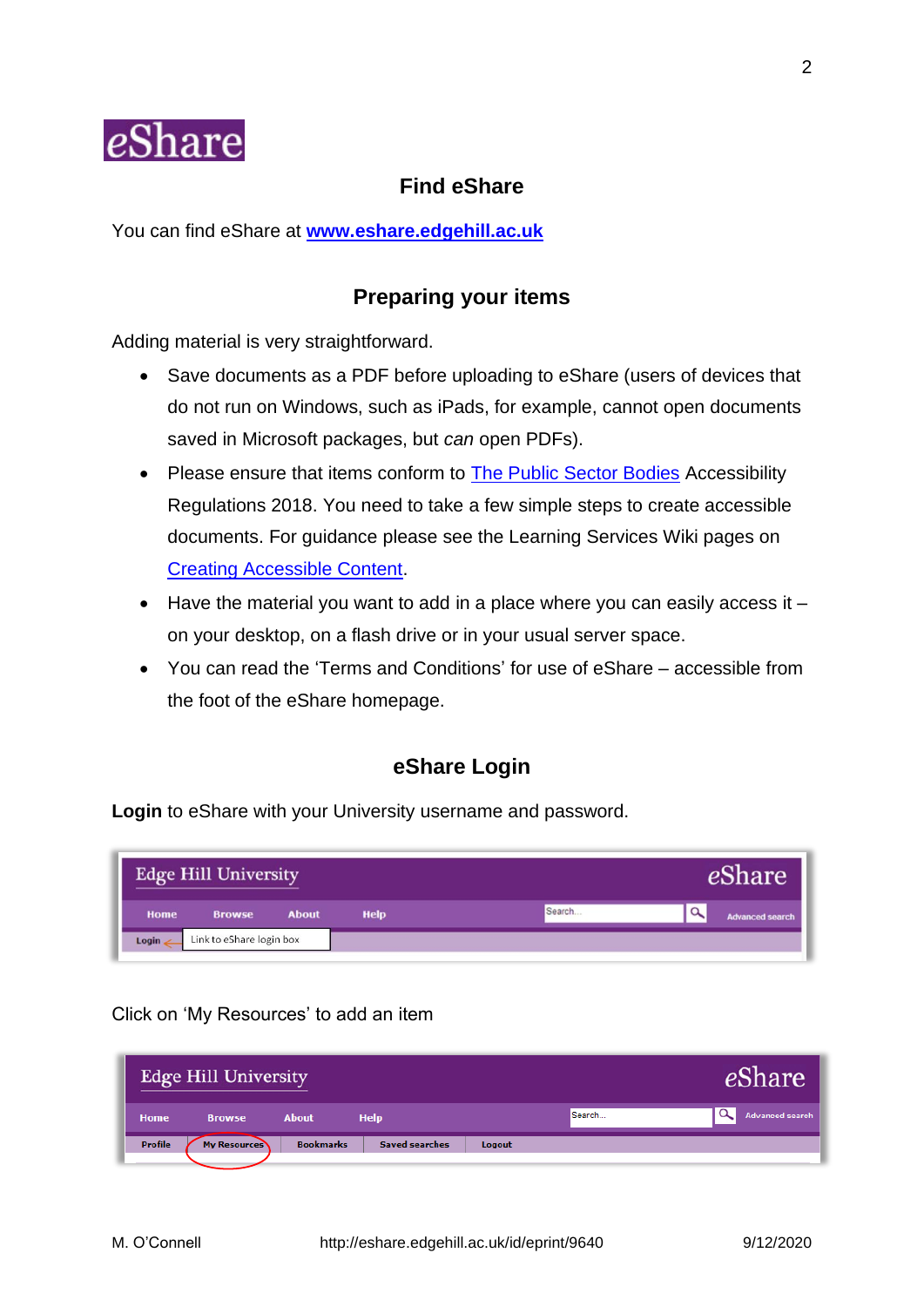## **Uploading a new item**

Click on **My Resources** and choose **New Resource.**

## **Files and Links**

Click on **File** to select the item you want to upload.

|            |      |                            | To upload a document to this repository, click the Browse button below to select the file and the Upload button to upload it to the  |  |
|------------|------|----------------------------|--------------------------------------------------------------------------------------------------------------------------------------|--|
|            |      |                            | archive. You may then add additional files to the document (such as images for HTML files) or upload more files to create additional |  |
| documents. |      |                            |                                                                                                                                      |  |
|            |      |                            |                                                                                                                                      |  |
|            | File |                            | <b>From URL</b>                                                                                                                      |  |
|            |      |                            |                                                                                                                                      |  |
|            |      |                            |                                                                                                                                      |  |
|            |      | Choose File No file chosen |                                                                                                                                      |  |

**Each document or link you upload will appear beneath the box:**

| Text<br>$\equiv$<br>Making Corrections - using software.docx<br>Ξ.<br>$=$<br>2MB |              |
|----------------------------------------------------------------------------------|--------------|
|                                                                                  | Show options |

If you are uploading more than one document, Click **Show options** beneath the file to give each document a separate title in the 'description' box.

|                            |                      | Hide options $\blacksquare$ |
|----------------------------|----------------------|-----------------------------|
|                            |                      | $\overline{\cdot}$          |
| Type: Text<br>Description: |                      | $\overline{\cdot}$          |
|                            | License: UNSPECIFIED | $\overline{\cdot}$          |
|                            | Update Metadata      |                             |
|                            |                      |                             |

Use the dropdown menu to select the appropriate Creative Commons licence for each document. (If you are unsure, choose the top option: 'Attribution-no derivative works'.)

## Click **Update**

## **Metadata**

If you have uploaded several documents you can re-order them using the blue arrows.

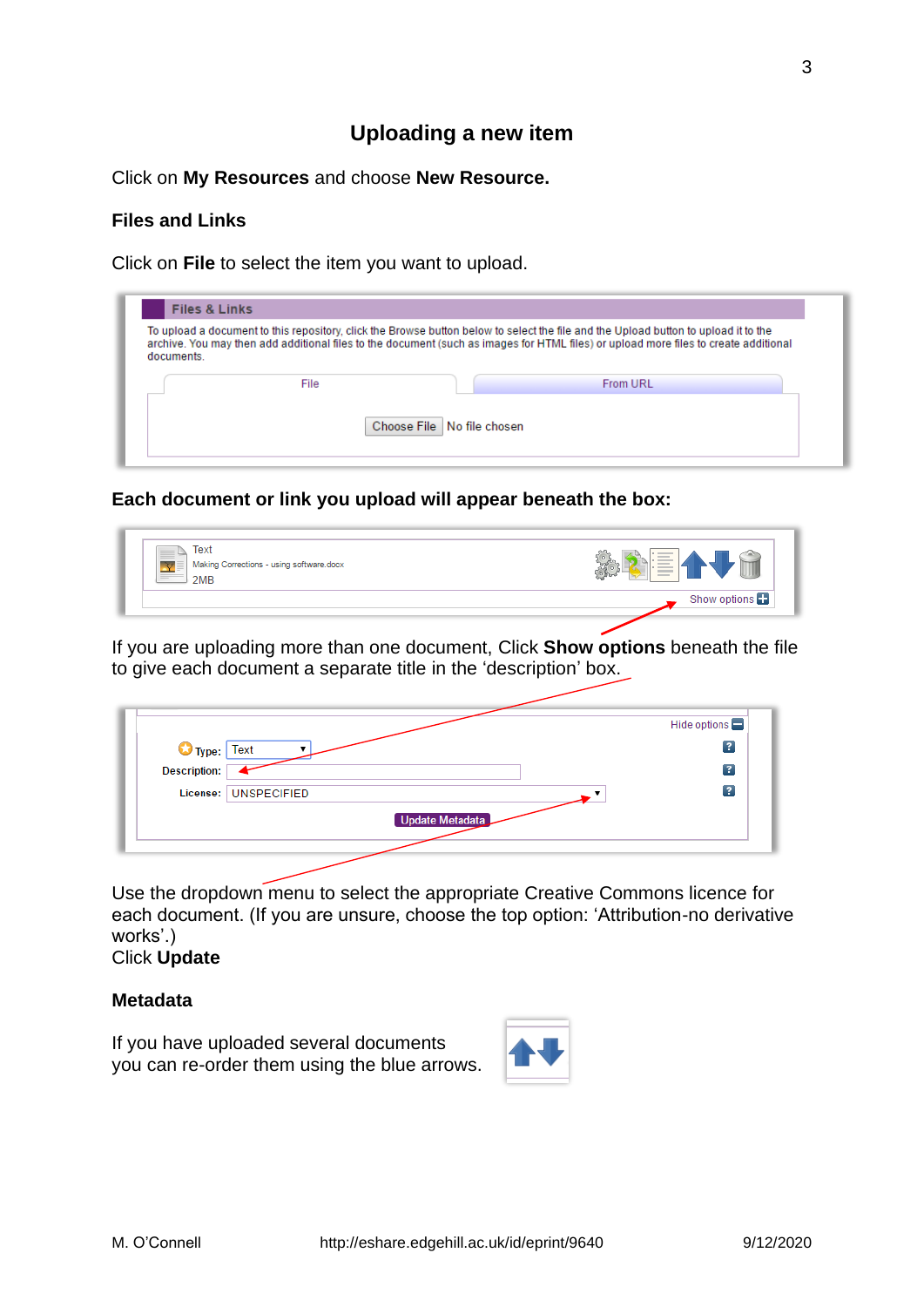## **Resource information**

Complete information about the item. Additional guidance can be obtained by clicking on the question mark next to the field you are completing.

- Title concise title for the item.
- Description A description of the resource and its files. State what type of file it is, and the size.
- Authors People who have created the item. Click on 'more input rows' for additional authors.
- Corporate Authors Please give your department as Corporate Author.

| <b>Resource Information</b>      |                   |                    |                                                                              |                       |                |
|----------------------------------|-------------------|--------------------|------------------------------------------------------------------------------|-----------------------|----------------|
| O<br><b>Title:</b>               |                   |                    |                                                                              | $\frac{\lambda}{\pi}$ | $\overline{?}$ |
| <b>Description:</b>              |                   |                    |                                                                              |                       | $\boxed{?}$    |
|                                  | <b>First name</b> | <b>Family Name</b> | <b>Email address</b>                                                         |                       | $\overline{1}$ |
| <b>Authors:</b>                  | More input rows   |                    |                                                                              |                       |                |
|                                  |                   |                    | $\overline{\mathbf{v}}$                                                      |                       | $\overline{?}$ |
| Corporate Authors: $\frac{1}{3}$ | 2.                |                    | $\overline{\mathbf{v}}$ $\mathbf{A}$<br>$\overline{\mathbf{v}}$ $\mathbf{v}$ |                       |                |
|                                  | More input rows   |                    |                                                                              |                       |                |
|                                  |                   |                    |                                                                              | ٨                     | $\overline{?}$ |
| <b>Advice for reuse:</b>         |                   |                    |                                                                              |                       |                |
|                                  |                   |                    |                                                                              |                       |                |

• Advice for reuse - this tells others how to make best use of the item.

## **Tags**

Tags are essential to help users find the resource. A drop-down box will show you tags already in use – where possible re-use a tag rather than creating a new one.

- Focus your tagging on what is most important about the resource: themes and disciplines.
- Think from the top down –start with the relevant subject or field, for example, Education, then work down to the subject/focus of the resource. Try to think of the terms a user may search and use the various different ways a concept can be expressed – e.g. 'technology enhanced learning' l might also be called 'TEL'.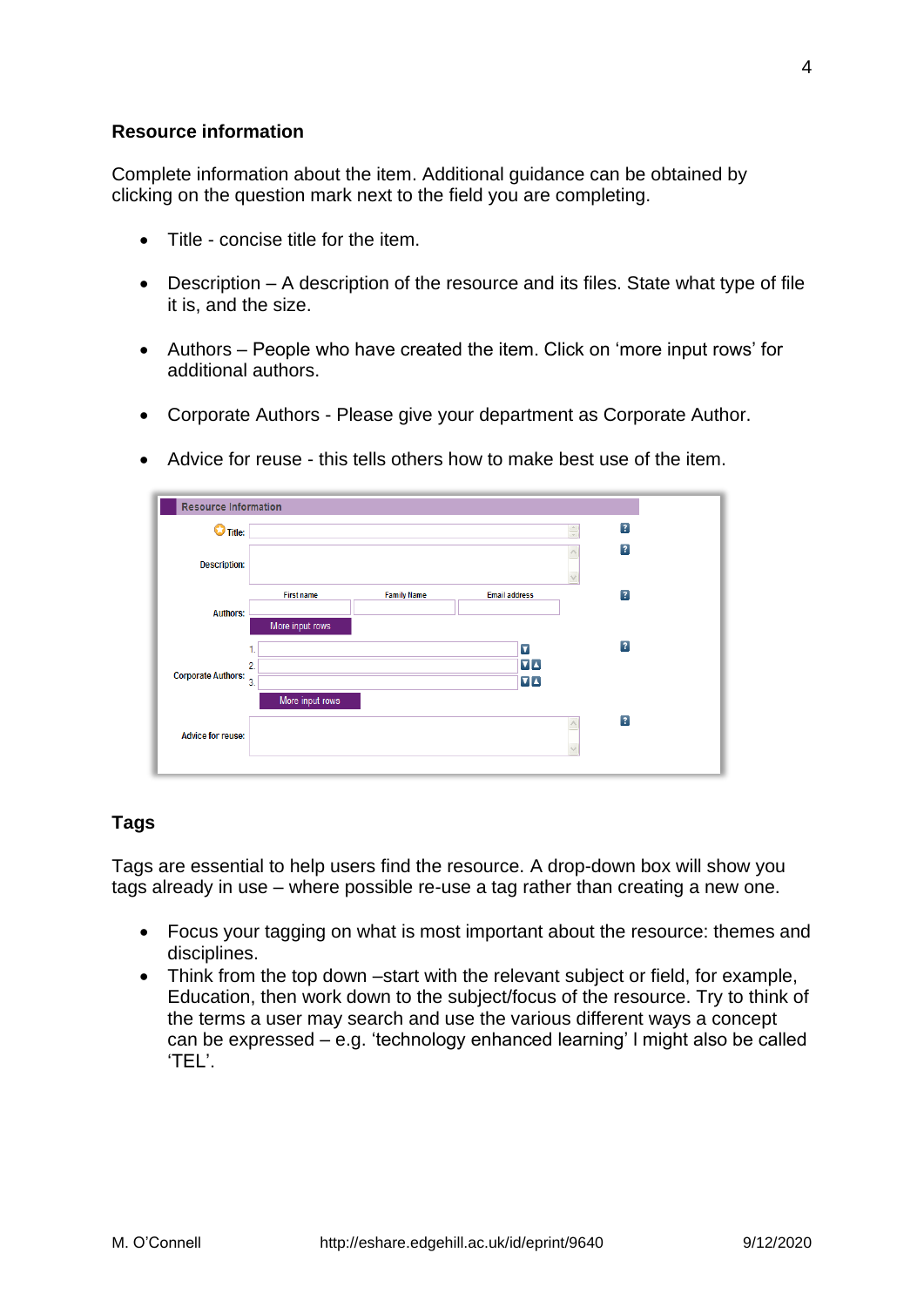• It is not necessary to tag information that appears in the title or description of the item – all this metadata is picked up in free text searching.



#### **Viewing & Editing permissions**

Set the permission level according to who should be able to access the item. The default is 'university'.

You are advised to give editing permissions to at least two members of your team.

| Just me | <b>Selected users</b>             | <b>University</b>                                                                                                                 | World |  |
|---------|-----------------------------------|-----------------------------------------------------------------------------------------------------------------------------------|-------|--|
|         |                                   |                                                                                                                                   |       |  |
|         |                                   |                                                                                                                                   |       |  |
|         |                                   |                                                                                                                                   |       |  |
|         |                                   |                                                                                                                                   |       |  |
|         |                                   |                                                                                                                                   |       |  |
|         |                                   |                                                                                                                                   |       |  |
|         |                                   |                                                                                                                                   |       |  |
|         |                                   |                                                                                                                                   |       |  |
|         | Users allowed to view this share: | This item will be online at: http://eshare.edgehill.ac.uk/13951/<br>Heather Johnston (Heather Johnston@edgehill.ac.uk)<br>$\odot$ |       |  |

**Don't forget to Save**.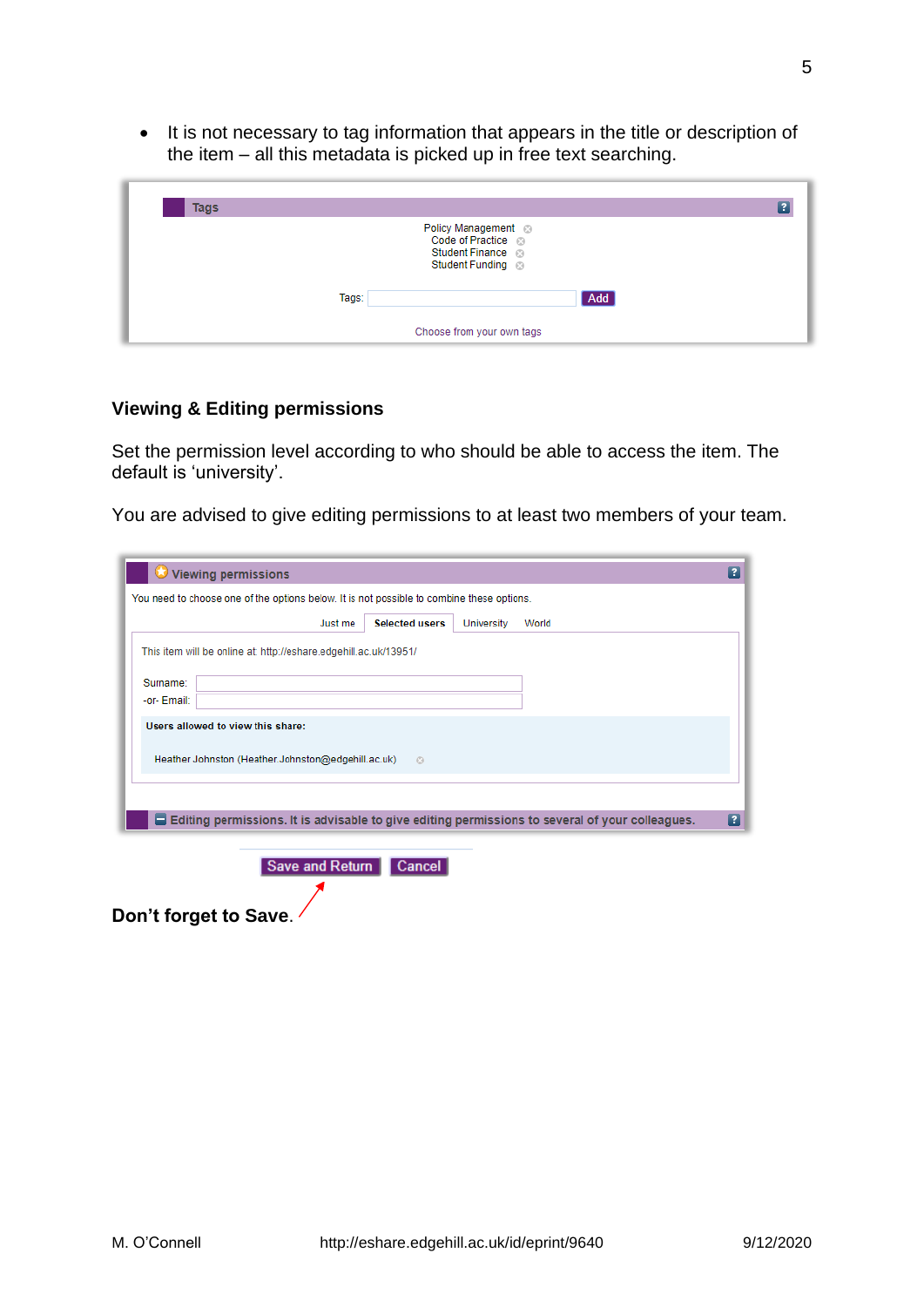| or uniskills b 31 leSmids       |    |                           |                    |                |                                                                      |                       |                                           |                                                                                                                                       |
|---------------------------------|----|---------------------------|--------------------|----------------|----------------------------------------------------------------------|-----------------------|-------------------------------------------|---------------------------------------------------------------------------------------------------------------------------------------|
| Home                            |    | <b>Browse</b>             | <b>About</b>       | <b>Help</b>    |                                                                      |                       | Search                                    | $\alpha$<br><b>Advanced search</b>                                                                                                    |
| Logged in as $\sqrt{ }$         |    |                           | Michelle O'Connell | <b>Profile</b> | <b>My Resources</b>                                                  | <b>Saved searches</b> | <b>Admin</b>                              | Logout                                                                                                                                |
|                                 |    |                           |                    |                | There is no preview available for this file but you can download it. |                       |                                           | eShare user guide: uploading resources<br>for PMG<br>A PDF 4-page step-by-step guide to the process of<br>uploading items into eShare |
|                                 | RV | 5 Version 5, docx<br>Text |                    |                |                                                                      |                       |                                           | Advice for reuse<br>for use when uploading policy documents to eShare.                                                                |
|                                 |    |                           |                    | Download       |                                                                      |                       | <b>Added By:</b>                          | Michelle O'Connell                                                                                                                    |
|                                 |    |                           |                    |                |                                                                      |                       | <b>Authors</b><br>Name:                   | Date Added: 16 Jan 2018 10:09<br>Michelle O'Connell                                                                                   |
| <b>5 Version 5.docx</b><br>Text |    |                           |                    |                |                                                                      | Download<br>(11kB)    | Tags:<br>Viewing<br>permissions:<br>Link: | policy document, eShare guide<br>University<br>http://eshare.edgehill.ac.uk/id/eprint/14235                                           |
| <b>A</b><br>5 Version 5 docx    |    |                           |                    |                |                                                                      |                       | <b>Downloads</b><br>& Views               |                                                                                                                                       |
| 1 file in this resource         |    |                           |                    |                |                                                                      |                       | <b>View Item</b>                          | Actions (login required)                                                                                                              |
|                                 |    |                           |                    |                |                                                                      |                       | Edit item                                 | <b>Toolbox</b>                                                                                                                        |
|                                 |    |                           |                    |                |                                                                      |                       | Download as zip<br>Use as template        |                                                                                                                                       |

This is how the item will be displayed in eShare: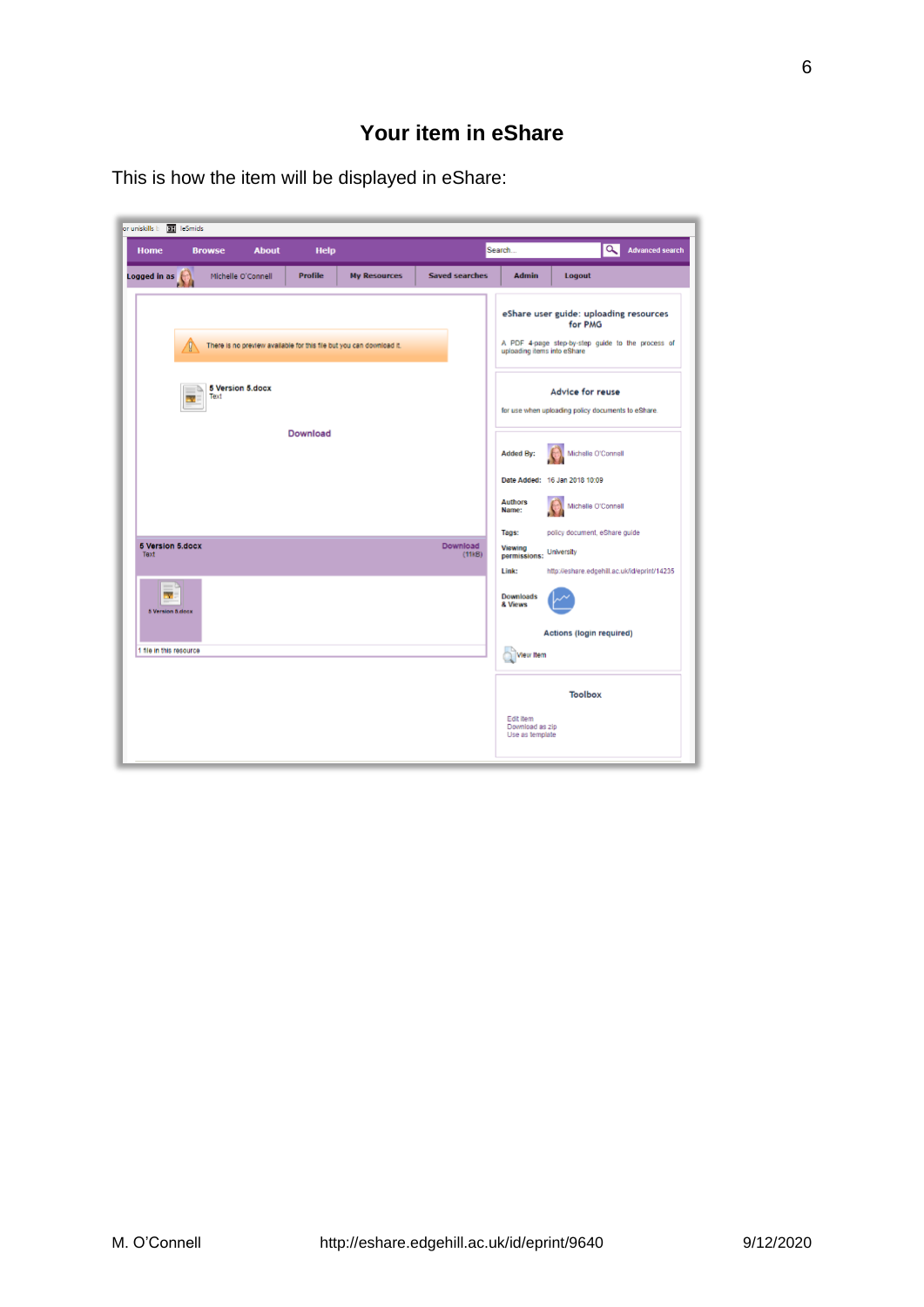This is how the metadata will appear in eShare:

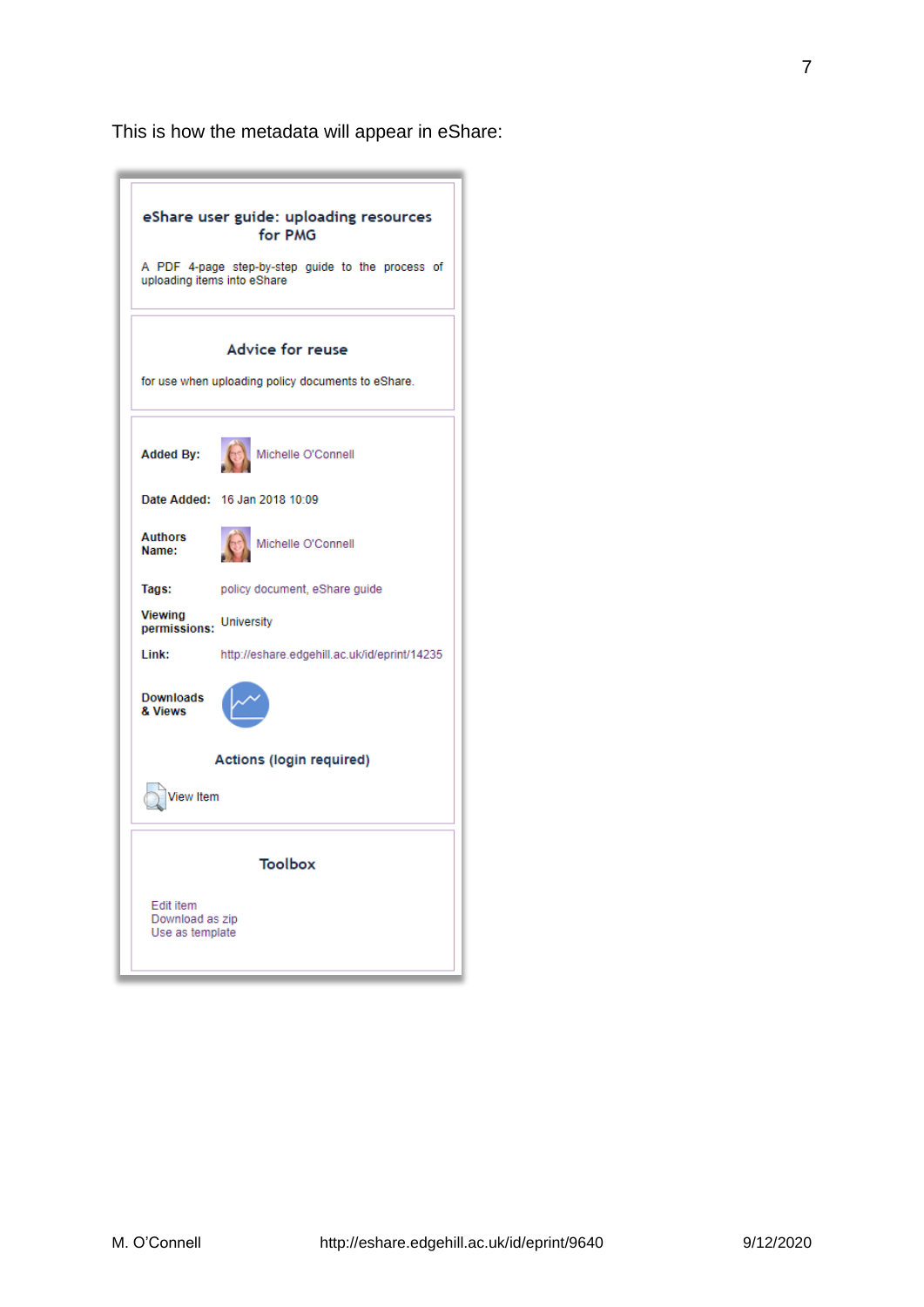## **Linking to items**

In **My Resources**, your uploaded items will be displayed (newest at the top). Click on the title to see information about the resource.

**Option 1:** This option will link directly to the resource and you will not see the eShare preview screen.

- Preview the resource and click on the individual document (so that it is highlighted in purple like the document called 'Introduction to this topic' in the screenshot below).
- Right click on 'Download'
- Select 'Copy Link Address' or 'Copy Shortcut', then paste the URL into your document / Learning Edge page etc.

| Introduction to this topic<br>$(c)$ BY-ND<br>Text  |                                                                     | policy document, esnare guide<br>Tags:<br><b>Viewing</b><br><b>Download</b><br>and the control<br>(11)<br>Open link in new tab<br>Open link in new window | lior |
|----------------------------------------------------|---------------------------------------------------------------------|-----------------------------------------------------------------------------------------------------------------------------------------------------------|------|
| ≡<br>$\mathbf{v}$<br>Introduction to this<br>topic | The main points of the References and further<br>subject<br>reading | Open link in incognito window<br>Save link as<br>Copy link address                                                                                        |      |
| 3 files in this resource                           |                                                                     | Ctrl+Shift+I<br>Inspect<br>View Item                                                                                                                      |      |

**Option 2:** This option will link directly to the preview page where data about the resource will be available to the user.

• Preview the resource.

| There is no preview available for this file but you can download it. | <b>Testing Fake News</b><br>A Word document full of ideas                                                |
|----------------------------------------------------------------------|----------------------------------------------------------------------------------------------------------|
| 3 page word file<br>Text<br>$\left( $ (cc) $\right)$ EXY-NO          | <b>Advice for reuse</b><br>Suitable for librarians creating pre-entry modules                            |
| Download                                                             | Michelle O'Connell<br><b>Added By:</b>                                                                   |
|                                                                      | Date Added: 05 Oct 2017 14:28<br><b>Authors</b><br>Michelle O'Connell<br>Name:                           |
|                                                                      | <b>Viewing</b><br>Selected users<br>permissions:<br>http://eshare.edgehill.ac.uk/id/eprint/1395<br>Link: |
| word file<br><b>Download</b><br>(7MB)<br>CC) BY-ND                   | <b>Downloads</b><br>& Views                                                                              |

- Copy the **Link** on the right-hand side of the resource preview page.
- Paste this link into your document / webpages.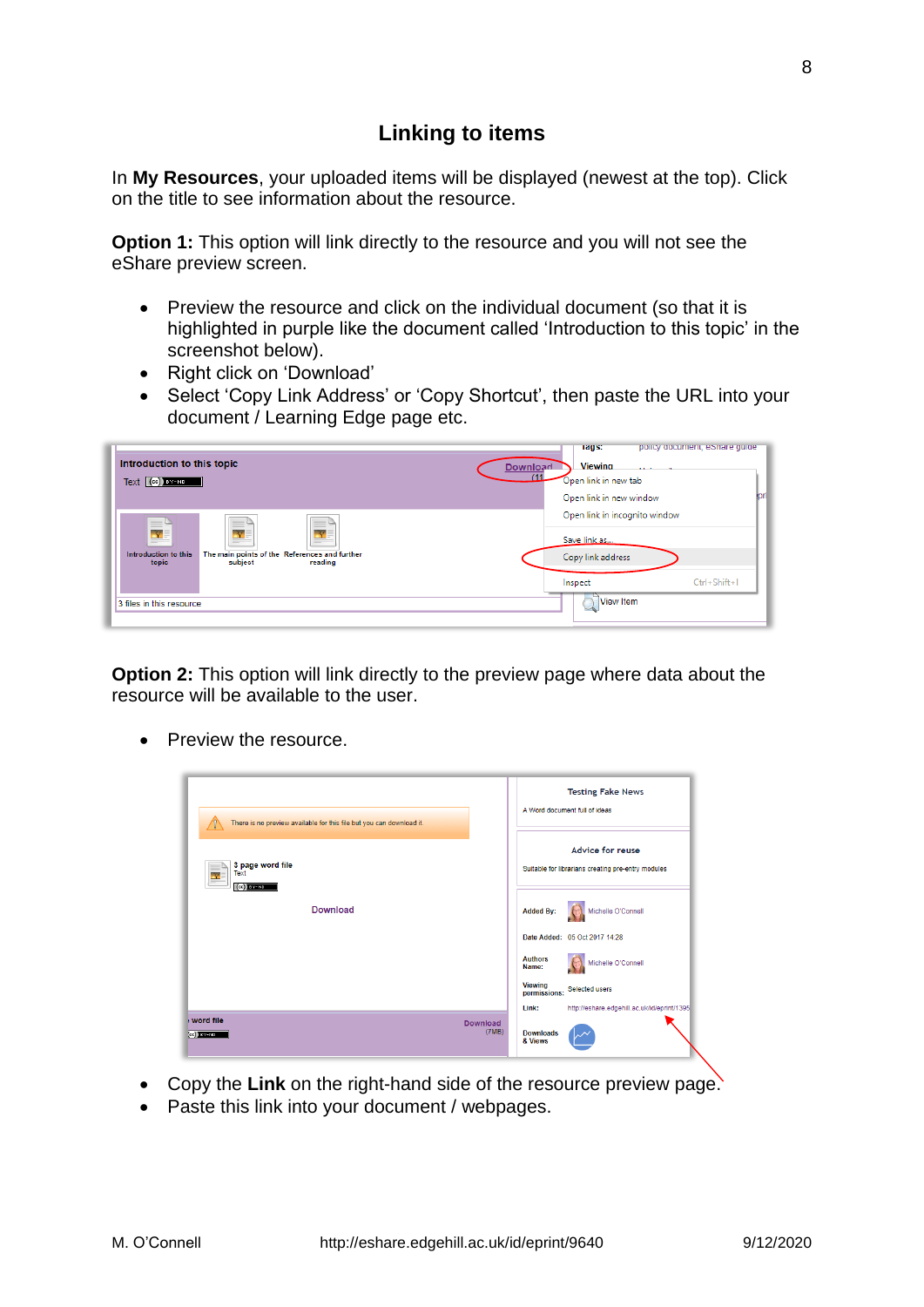## **How to edit or update items in eShare**

\*This guide is available as a video: **eShare:** how to edit items

A resource in eShare cannot be removed, and its URL is permanent. An item within that resource, however, can be deleted or replaced but its URL will change each time unless you use the following method.

First, save a copy of the new version of your document with a slightly different name.

Open eshare, [www.eshare.edgehill.ac.uk](http://www.eshare.edgehill.ac.uk/) and login.

| $\frac{W}{\frac{1}{1000}}$ |                                                                                                                                                                      |                         |  |  |  |  |  |
|----------------------------|----------------------------------------------------------------------------------------------------------------------------------------------------------------------|-------------------------|--|--|--|--|--|
|                            | Edge Hill resources for St Helen's College students<br>Guidance on how to search the library catalogue and e-resources when off campus. Answers to specific queries. |                         |  |  |  |  |  |
|                            | Michelle O'Connell                                                                                                                                                   | Shared with: University |  |  |  |  |  |

Click on the resource title to open it.

| Home                            | <b>Browse</b>                                     | About                       | <b>Help</b>                                                          |                                    | Search                                                               | $\alpha$<br><b>Advanced search</b>                                                                                            |
|---------------------------------|---------------------------------------------------|-----------------------------|----------------------------------------------------------------------|------------------------------------|----------------------------------------------------------------------|-------------------------------------------------------------------------------------------------------------------------------|
| <b>Profile</b>                  | <b>My Resources</b>                               | <b>Bookmarks</b>            | <b>Saved searches</b>                                                | Logout                             |                                                                      |                                                                                                                               |
|                                 |                                                   |                             | There is no preview available for this file but you can download it. |                                    | queries.                                                             | <b>Description</b><br>Guidance on how to search the library catalogue and<br>e-resources when off campus. Answers to specific |
|                                 | □<br>Microsoft Word<br>doc                        | <b>Download</b>             | Edge_Hill_Resources_for_students_at_St_Helen.docx                    |                                    | Helen's College.                                                     | Advice for reuse<br>Document created for the specific use of students at St                                                   |
|                                 |                                                   |                             |                                                                      |                                    | <b>Added By:</b><br><b>Added On:</b>                                 | <b>Resource details</b><br>Michelle O'Connell<br>01 Mar 2012 10:19                                                            |
| <b>Microsoft Word</b>           | Edge_Hill_Resources_for_students_at_St_Helen.docx |                             |                                                                      | <b>Download</b>                    | <b>Authors:</b><br>Tags:                                             | Michelle O'Connell<br>St Helen's College, Library catalogue,<br>e-books                                                       |
| Ξ.<br>doc<br>Edge_Hill_Resource |                                                   |                             |                                                                      |                                    | <b>Module</b><br>codes:                                              | <b>FDH1101</b><br>Permissions: University                                                                                     |
| 1 file in this resource         |                                                   |                             |                                                                      |                                    | Link:                                                                | http://www.eshare.edgehill.ac.uk/1374/                                                                                        |
|                                 |                                                   | <b>Comments &amp; Notes</b> |                                                                      |                                    | <b>Downloads:</b>                                                    |                                                                                                                               |
|                                 | <b>Comments</b>                                   |                             |                                                                      | <b>Notes</b><br><b>Add Comment</b> | Edit item<br>Bookmark this ite<br>Download as zip<br>Use as template | <b>Toolbox</b>                                                                                                                |

To edit or replace an item, go to the toolbox and choose 'edit item'.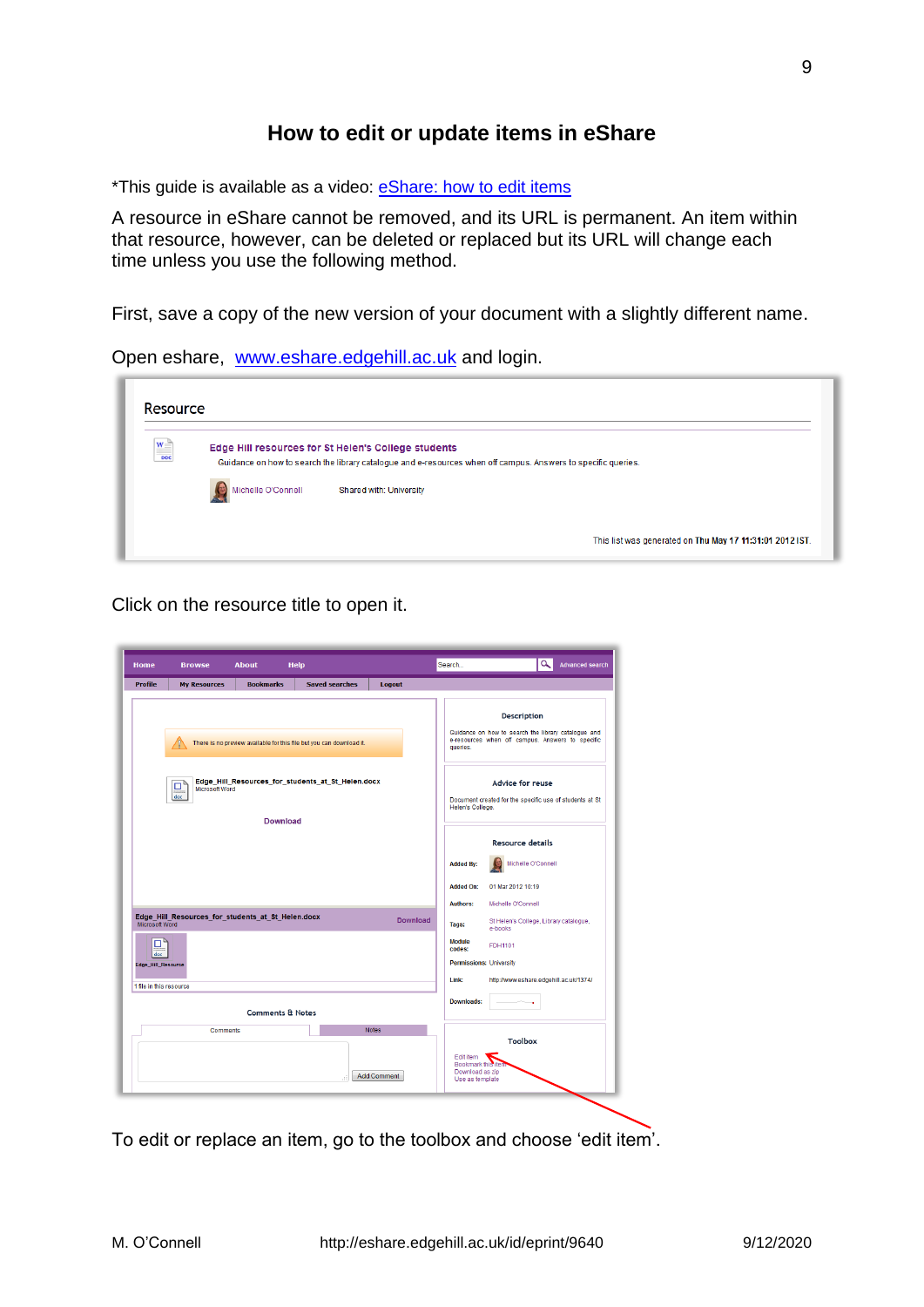## Then click on the File icon.

| <b>Details</b>                                                                                                                                                                                                                                                                                   |          |
|--------------------------------------------------------------------------------------------------------------------------------------------------------------------------------------------------------------------------------------------------------------------------------------------------|----------|
| Save and <b>Neturn</b> Cancel                                                                                                                                                                                                                                                                    |          |
| <b>Files &amp; Links</b>                                                                                                                                                                                                                                                                         |          |
| To upload a document to this repository, click the Browse button below to select the file and the Upload button to upload it to the<br>archive. You may then add additional files to the document (such as images for HTML files) or upload more files to create additional<br>documents<br>File | From URL |
| Choose File No file chosen                                                                                                                                                                                                                                                                       |          |
| Text<br>Edge Hill Resources for students at St Helen.docx                                                                                                                                                                                                                                        | 49       |

Click on 'click to add supplementary files to this document'



And choose OK when you get the pop-up warning message:



Then choose your replacement file and Upload:

Choose File | No file chosen

Upload additional file

Click **Apply**